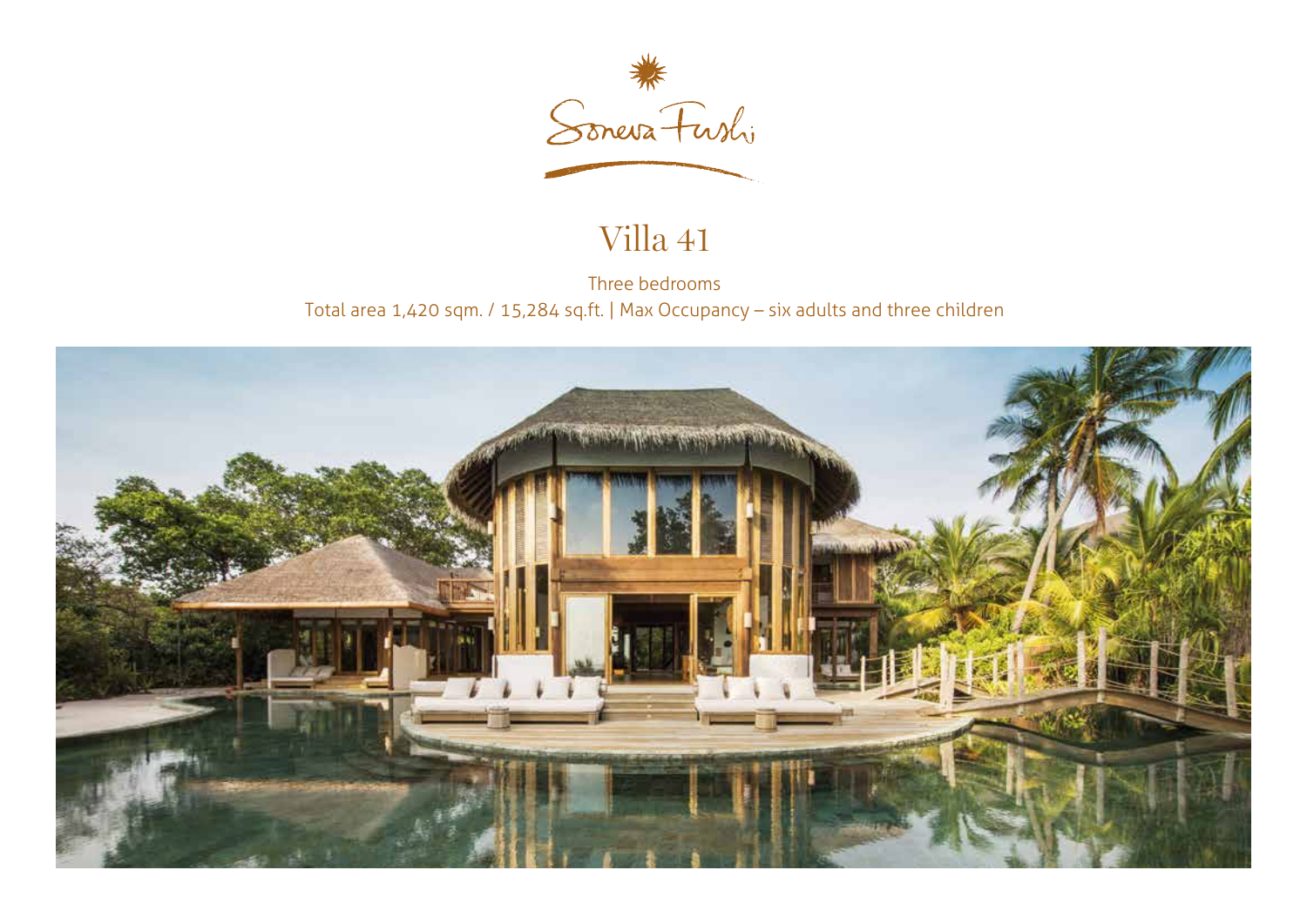

The two ground floor bedrooms have their own large open-air bathrooms, both with waterfalls, while the Master Bedroom comes with its own steam facilities. Take a dip in your plunge pool or swimming pool with its very own water slide, complete with a stretch of beach. Enjoy evenings underneath the starry night sky, while lazy afternoons can be spent in the TV lounge. You are steps away from the island's most vibrant snorkelling spots and soft, warm sands.

This villa can be connected to Villa 42 to make a nine bedroom villa. This villa now has a water slide.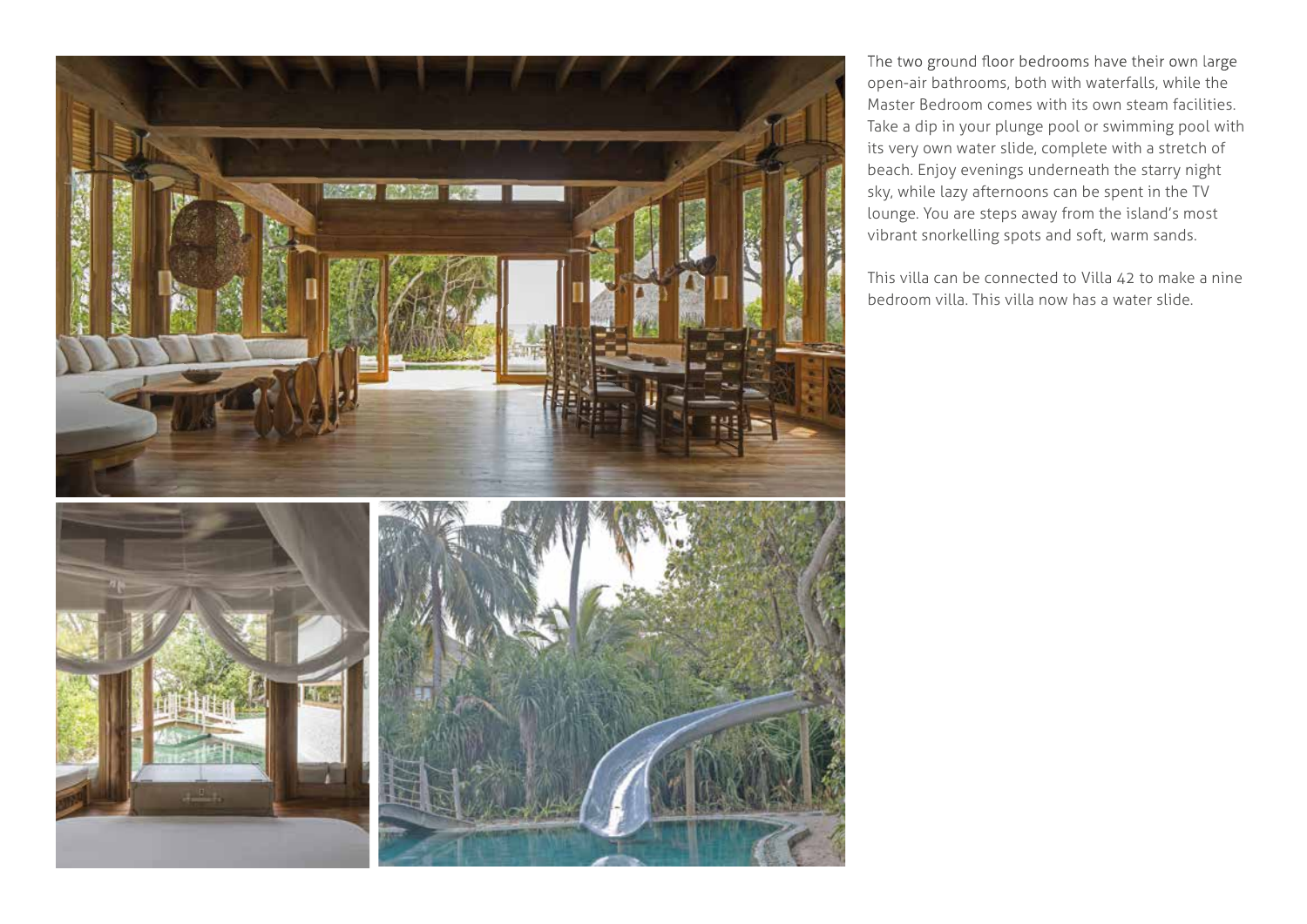



## **All the luxurious details**

- Two bedrooms with king size or twin-size beds with en suite outdoor and indoor bathroom, a dressing room and a walk-in closet
- One guest bedroom with en suite bathroom, dressing room and a balcony with its own bathtub
- Option to connect Villa 42 for a combined nine bedroom villa
- Dining area
- Living room
- Water Silde
- Private study room
- Kitchenette and ample storage room space
- Fitness room
- Swimming pool and sunken sala with roof
- Two open-air garden bathrooms with bathtub, shower and a double sink unit with large hanging mirror
- Private outside sitting area with sun loungers
- DVD player and Bose Hi-fi system with docking • station for personal iPods
- Bicycles are provided for all villas
- Wi-Fi connection is provided in villa on request
- Barefoot Butler service for all villas
- IDD telephones

For reservations please contact: T: +91 124 4511000 E: reservations@soneva.com soneva.com